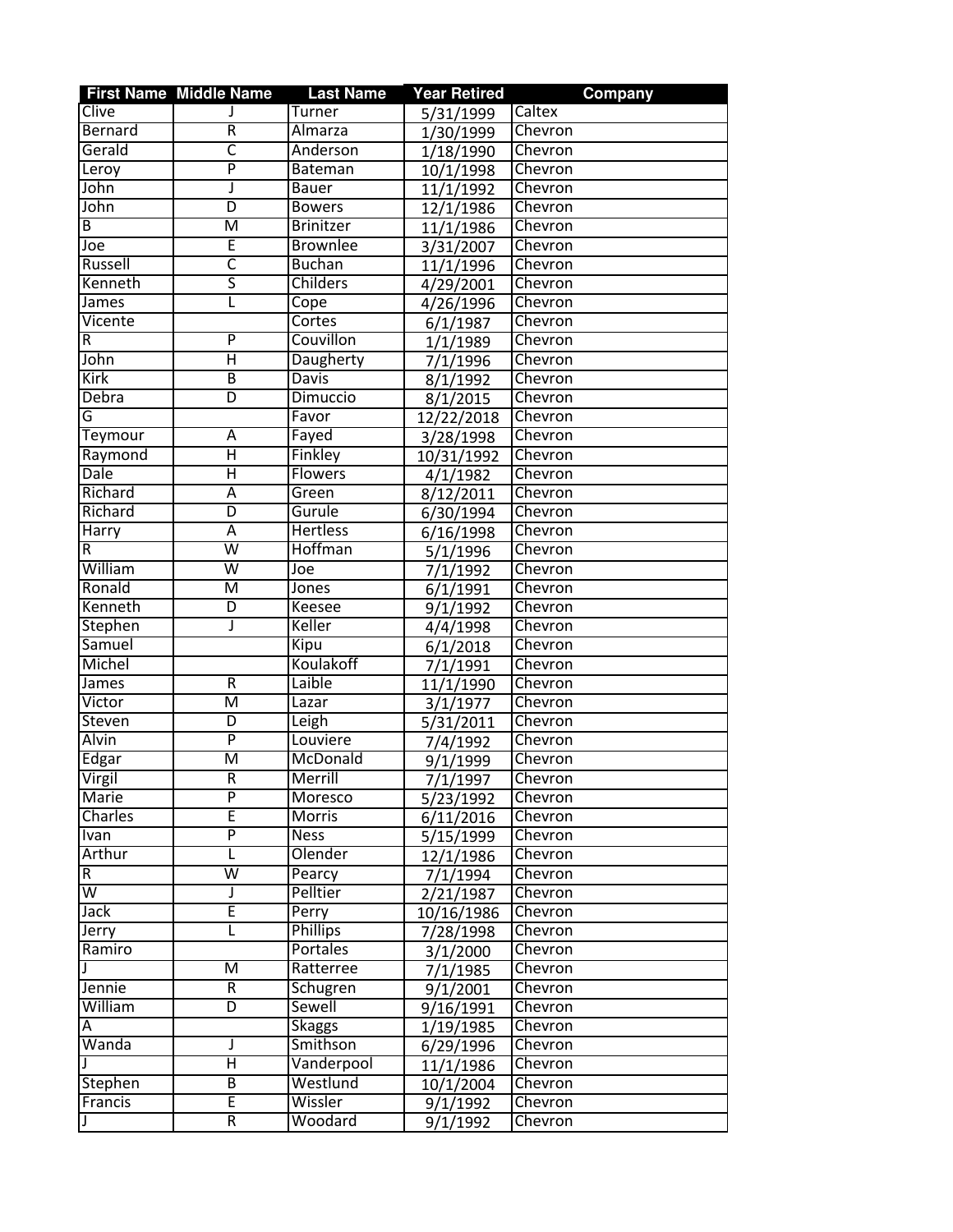| Grady                   | н                                                  | Wright            | 8/1/1977              | Chevron        |
|-------------------------|----------------------------------------------------|-------------------|-----------------------|----------------|
| <b>Jack</b>             |                                                    | Wright            | 4/1/1986              | Chevron        |
| Joe                     | $\overline{\mathsf{M}}$                            | <b>Banks</b>      | 2/1/1995              | Getty          |
| Lester                  | J                                                  | <b>Boyle</b>      | 2/16/1985             | Getty          |
| Richard                 | $\overline{0}$                                     | Callaway          | 12/1/1988             | Getty          |
| Garvin                  | $\overline{\mathsf{w}}$                            | Clower            | 8/1/1998              | Getty          |
| Arthur                  | W                                                  | Сох               | 7/1/1989              | Getty          |
| Dennis                  | Ē                                                  | Goetsch           | 1/1/1992              | Getty          |
| R                       |                                                    | Guevara           | 12/1/1985             | Getty          |
| Werner                  | Κ                                                  | <b>Hoecke</b>     | 2/1/1986              | Getty          |
| Richard                 | $\overline{B}$                                     | Rikli             | $\frac{1}{4/1}$ /1995 | Getty          |
| Helen                   | R                                                  | Roberts           | 6/1/1982              | Getty          |
| <b>Mark</b>             | $\overline{R}$                                     | Scott             | 1/1/2002              | Getty          |
| Norman                  | $\overline{R}$                                     | Wagner            | 1/1/1989              | Getty          |
| Eleanor                 | P                                                  | <b>Baranski</b>   | 6/1/1983              | Gulf           |
| James                   | $\overline{R}$                                     | <b>Biddlecome</b> | 7/30/1983             | Gulf           |
| Charles                 | $\overline{D}$                                     | Blakeney          | 3/1/1997              | Gulf           |
| Jack                    | Ή                                                  | <b>Bradford</b>   | 9/1/1979              | Gulf           |
| Oscar                   | L                                                  | Cannon            | 7/1/1986              | Gulf           |
| Richard                 | Α                                                  | <b>Desilets</b>   | 9/1/1986              | Gulf           |
| Harlan                  | Ñ                                                  | Failor            | 9/16/1984             | Gulf           |
| Ruperto                 |                                                    | Falcon            | 2/27/1995             | Gulf           |
| Frank                   | Έ                                                  | Frawley           |                       | Gulf           |
| Michael                 | $\overline{\mathsf{V}}$                            | Gilberti          | 7/1/1992              | Gulf           |
| Frank                   | $\overline{\mathsf{w}}$                            | Harris            | 4/27/1986             | Gulf           |
| Elmer                   | J                                                  | <b>Harrison</b>   | 8/1/2014              | Gulf           |
| <b>Jack</b>             | $\overline{B}$                                     |                   | 2/16/1988             | Gulf           |
|                         |                                                    | Johnson           | 8/1/2002              |                |
| Deward                  | $\overline{\mathsf{w}}$<br>$\overline{\mathsf{N}}$ | Mead              | 6/30/1994             | Gulf<br>Gulf   |
| Clyde<br><b>Helmuth</b> | Η                                                  | <b>Minnis</b>     | 6/1/1986              | Gulf           |
|                         |                                                    | <b>Moebius</b>    | 6/29/1996             |                |
| <b>Thomas</b>           | J                                                  | <b>Neely</b>      | 3/1/2006              | Gulf           |
| Ralph                   | D                                                  | <b>Norris</b>     | 8/1/1983              | Gulf           |
| John                    | L                                                  | Potter            | 12/1/2009             | Gulf           |
| <b>Alvin</b>            | B                                                  | <b>Scurlock</b>   | 7/1/1985              | Gulf           |
| Ruth                    |                                                    | Siegel            | 9/1/1981              | Gulf           |
| Laurence                | $\overline{R}$                                     | Simar             | 11/1/1992             | Gulf           |
| George                  | Ē                                                  | Slater            | 6/21/1985             | Gulf           |
| Joseph                  | $\overline{\mathsf{S}}$                            | Slowensky         | 7/1/2000              | Gulf           |
| Tommie                  | $\overline{R}$                                     | Sprayberry        | 11/1/1992             | Gulf           |
| Vernon                  |                                                    | Von Bieberstein   | 9/1/1986              | Gulf           |
| Harrison                | $\overline{A}$                                     | Watchman          | 1/4/2003              | Gulf           |
| Frankie                 | J                                                  | Wilcoxen          | 6/2/1975              | Gulf           |
| Edgar                   |                                                    | Wise              | 3/31/1980             | Gulf           |
| William                 | Α                                                  | <b>Wise</b>       | 4/16/1986             | Gulf           |
| Gary                    | М                                                  | <b>Breazeale</b>  | 1/1/2001              | Plexco         |
| Irby                    | J                                                  | Leger             | 5/28/1999             | <b>Tenneco</b> |
| Kenneth                 | J                                                  | <b>Adams</b>      | 4/1/1999              | Texaco         |
| Charles                 | E                                                  | <b>Albers</b>     | 1/1/1994              | Texaco         |
| Dorothy                 | L                                                  | Allen             | 7/1/1999              | Texaco         |
| Rolvin                  | Peck                                               | Allen             | 9/1/1987              | Texaco         |
| John                    | $\overline{R}$                                     | Allexan           | 6/1/1982              | Texaco         |
| Roy                     | D                                                  | <b>Baker</b>      | 10/1/1983             | Texaco         |
| Charles                 | $\overline{\mathsf{M}}$                            | Bechtold          | 6/1/1997              | Texaco         |
| Johnnie                 | L                                                  | <b>Bowers</b>     | 6/1/1976              | Texaco         |
| George                  | L                                                  | <b>Burch</b>      | 1/1/1982              | Texaco         |